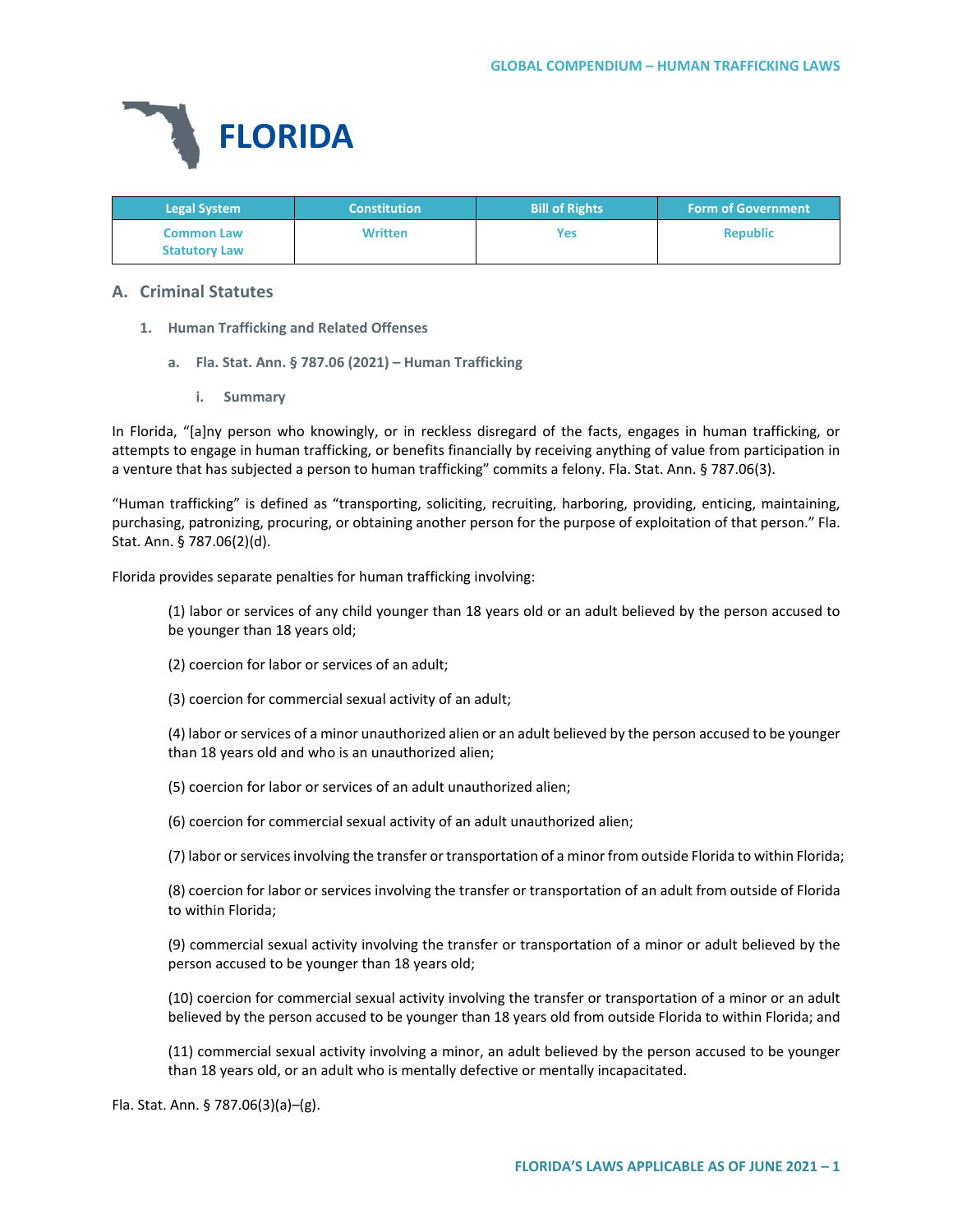Each instance of human trafficking constitutes a separate crime and "a separate punishment is authorized." Fla. Stat. Ann. § 787.06(3).

Florida's human trafficking law provides for enhanced penalties for any parent, legal guardian, or person having custody or control of a minor "who sells or otherwise transfers custody or control of [a] minor, or offers to sell or otherwise transfer custody of such minor with knowledge or in reckless disregard of the fact that" the minor will be subject to human trafficking. Fla. Stat. Ann. § 787.06(4)(a).

It is a crime for any person to permanently brand a human trafficking victim or direct a victim of human trafficking to be branded for the purpose of committing or facilitating a human trafficking offense. Fla. Stat. Ann. § 787.06(4)(b).

In a prosecution under Florida's human trafficking statute, a defendant's ignorance of a victim's age, the victim's misrepresentation of their age, the defendant's bona fide belief of the victim's age, a victim's lack of chastity, and the victim's willingness or consent are not valid defenses. Fla. Stat. Ann. § 787.06(9), (11).

Information about the location of a residential facility offering services for adult victims of human trafficking involving commercial sexual activities will be kept confidential in a prosecution. Fla. Stat. Ann. § 787.06(10)(a).

**ii. Sentencing**

Human trafficking is generally a felony of the first degree, punishable by a maximum prison term of 30 years and a maximum fine of USD 10,000 for first-time offenders. Fla. Stat. Ann. §§ 775.082(3)(b)(1), 775.083(1)(b), 787.06(3)(a)– (e), (f)(2).

For a human trafficking offense involving the transport of a minor from outside of Florida to within Florida, the statute specifies that the offense is a felony of the first degree, "punishable by imprisonment for a term of years not exceeding life" and a maximum fine of USD 10,000. Fla. Stat. Ann. §§ 775.082(3)(b)(1), 775.083(1)(b), 787.06(3)(f)(1).

A branding offense under Section 787.06(4)(b) is a felony of the second degree, punishable by a maximum prison term of 15 years and a maximum fine of USD 10,000. Fla. Stat. Ann. §§ 775.082(3)(d), 775.083(1)(b), 787.06(4)(b).

A human trafficking offense involving commercial sexual activity with a minor or a "mentally defective or mentally incapacitated" person is a "life felony," punishable by a maximum life sentence and a maximum fine of USD 15,000. Fla. Stat. Ann. §§ 775.082(3)(a)(6), 775.083(1)(a), 787.06(3)(g).

Parents, guardians, or custodians found guilty of selling or transferring custody or control of minors in violation of Section 787.06(4) are also subject to the penalties associated with a life felony. Fla. Stat. Ann. § 787.06(4)(a).

Penalties are enhanced—such that a felony of the second degree is reclassified as a felony of the first degree, and a felony of the first degree is reclassified as a life felony—if the human trafficking offense "causes great bodily harm, permanent disability, or permanent disfigurement." Fla. Stat. Ann. § 787.06(8)(a)–(b).

In addition to any other authorized punishment, a court shall order defendants to pay restitution for any damage or loss "caused directly or indirectly by the defendant's offense" and "related to the defendant's criminal episode," unless it finds "clear and compelling reasons not to order such restitution." Restitution may be monetary or nonmonetary. The court shall make the restitution a condition of probation. Fla. Stat. Ann. § 775.089(1)(a).

Where the victim suffers bodily injury, the restitution order shall require the defendant to pay for medical expenses and related professional services and devices relating to physical, psychiatric, and psychological care; to pay the cost of physical and occupational therapy; to reimburse the victim for income lost as a result of the offense; and to pay funeral and related expenses in the event of the victim's death. Fla. Stat. Ann. § 775.089(2)(a).

Real or personal property "that was used, attempted to be used, or intended to be used" in violation of Section 787.06 is subject to seizure and forfeiture. Fla. Stat. Ann. § 787.06(7).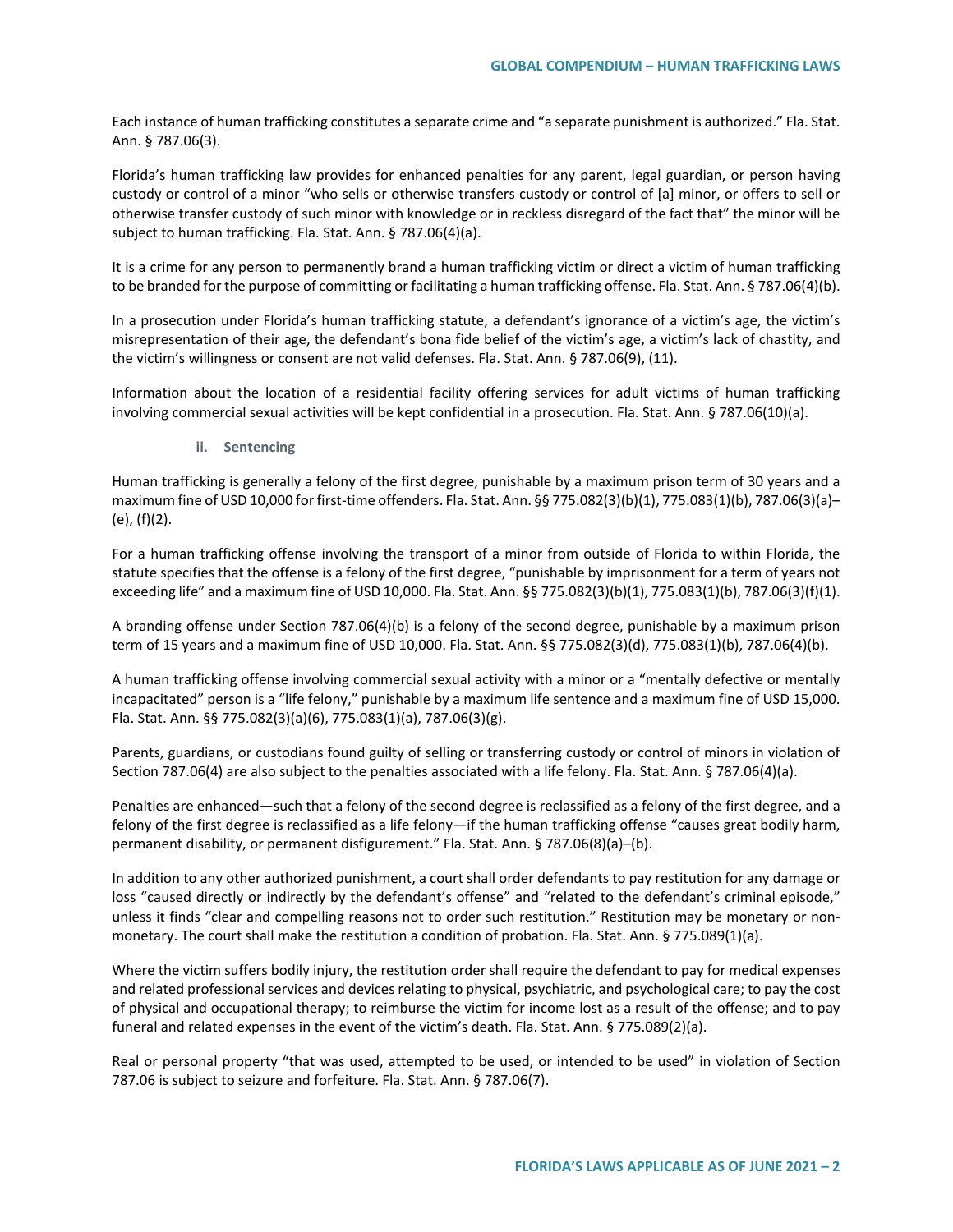**iii. Statute of Limitations**

A prosecution for a violation of Section 787.06 may be brought at any time. Fla. Stat. Ann. § 775.15(19).

- **b. Fla. Stat. Ann. § 787.07 (2012) – Human Smuggling** 
	- **i. Summary**

A person commits the crime of human smuggling if the person transports "an individual who the person knows, or should know, is illegally entering the United States from another country" into Florida. Fla. Stat. Ann. § 787.07(1). For each individual transported into Florida, a defendant commits a separate offense. Fla. Stat. Ann. § 787.07(2).

**ii. Sentencing**

The crime of human smuggling is a felony of the third degree, punishable by a maximum prison term of five years and a maximum fine of USD 5,000. Fla. Stat. Ann. §§ 775.082(3)(e), 775.083(1)(c), 787.07(1).

In addition to any other authorized punishment, a court shall order a defendant to pay restitution for any damage or loss "caused directly or indirectly by the defendant's offense" and "related to the defendant's criminal episode," unless it finds "clear and compelling reasons not to order such restitution." Restitution may be monetary or nonmonetary. The court shall make the restitution a condition of probation. Fla. Stat. Ann. § 775.089(1)(a).

Where the victim suffers bodily injury, the restitution order shall require the defendant to pay for medical expenses and related professional services and devices relating to physical, psychiatric, and psychological care; to pay the cost of physical and occupational therapy; to reimburse the victim for income lost as a result of the offense; and to pay funeral and related expenses in the event of the victim's death. Fla. Stat. Ann. § 775.089(2)(a).

**iii. Statute of Limitations**

A prosecution for a felony of the third degree must be brought within three years. Fla. Stat. Ann. § 775.15(2)(b). The statute of limitations will not run for up to three years "during any time when the defendant is continuously absent from the state or has no reasonably ascertainable place of abode or work" within Florida. Fla. Stat. Ann. § 775.15(5). If the victim was a minor, the statute of limitations does not begin to run "until the victim has reached the age of 18 or the violation is reported to a law enforcement agency or other governmental agency, whichever occurs earlier." Fla. Stat. Ann. § 775.15(13)(a).

- **c. Fla. Stat. Ann. § 847.0145 (1988) – Selling or Buying of Minors; Penalties**
	- **i. Summary**

It is a crime for any parent, legal guardian, or other person having custody or control of a minor to sell or transfer or offer to sell or transfer custody of the minor either "[w]ith knowledge that as a consequence of the sale or transfer the minor will be portrayed in a visual depiction engaging in, or assisting another person to engage in, sexually explicit conduct" or with the intent to promote the same. Fla. Stat. Ann. § 847.0145(1).

It also is a crime for any person:

- (a) to "purchase or otherwise obtain[] custody or control of a minor, or offer" to do so, either with knowledge that as a consequence of the purchase or obtaining custody, the minor will be portrayed in a visual depiction engaging in or assisting another person to engage in sexually explicit conduct or
- (b) with "intent to promote either:
	- 1. The engaging in of sexually explicit conduct by such minor for the purpose of producing any visual depiction of such conduct; or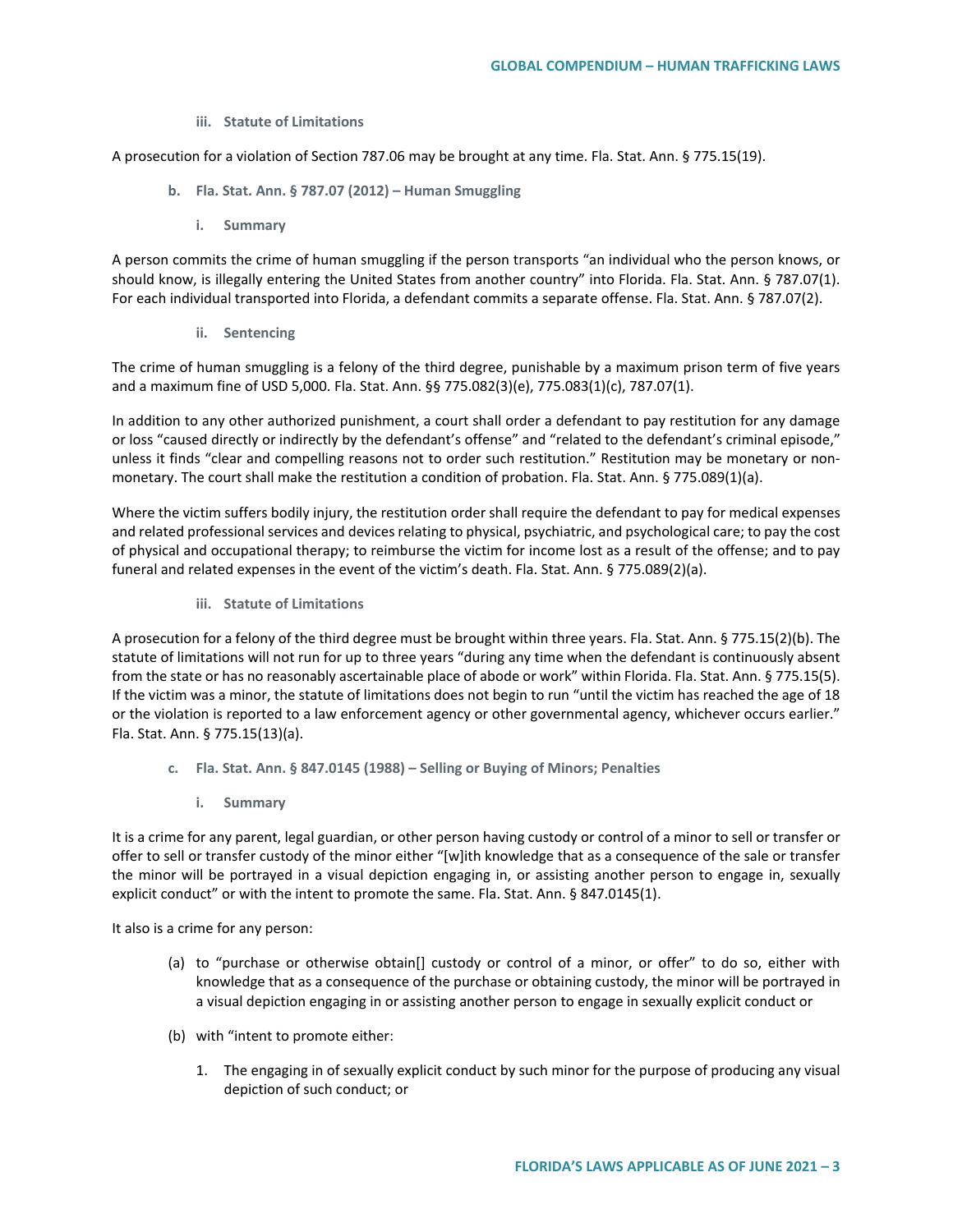2. The rendering of assistance by the minor to any other person to engage in sexually explicit conduct for the purpose of producing any visual depiction of such conduct."

Fla. Stat. Ann. § 847.0145(2).

**ii. Sentencing**

The crime of selling or buying minors is a felony of the first degree, punishable by a maximum prison term of 30 years and a maximum fine of USD 10,000. Fla. Stat. Ann. §§ 775.082(3)(b)(1), 775.083(1)(b), 847.0145.

In addition to any other authorized punishment, a court shall order a defendant to pay restitution for any damage or loss "caused directly or indirectly by the defendant's offense" and "related to the defendant's criminal episode," unless it finds "clear and compelling reasons not to order such restitution." Restitution may be monetary or nonmonetary. The court shall make the restitution a condition of probation. Fla. Stat. Ann. § 775.089(1)(a).

Where the victim suffers bodily injury, the restitution order shall require the defendant to pay for medical expenses and related professional services and devices relating to physical, psychiatric, and psychological care; to pay the cost of physical and occupational therapy; to reimburse the victim for income lost as a result of the offense; and to pay funeral and related expenses in the event of the victim's death. Fla. Stat. Ann. § 775.089(2)(a).

**iii. Statute of Limitations**

A prosecution for a felony in the first degree must be brought within four years. Fla. Stat. Ann. § 775.15(2)(a). The statute of limitations will not run for up to three years "during any time when the defendant is continuously absent from the state or has no reasonably ascertainable place of abode or work" within Florida. Fla. Stat. Ann. § 775.15(5). If the victim was a minor, the statute of limitations does not begin to run "until the victim has reached the age of 18 or the violation is reported to a law enforcement agency or other governmental agency, whichever occurs earlier." Fla. Stat. Ann. § 775.15(13)(a).

# **d. Fla. Stat. Ann. § 775.0877 (2016) – Criminal Transmission of HIV; Procedures; Penalties**

A person convicted of a violation of one of several enumerated offenses—including sections of Florida's human trafficking law (Fla. Stat. Ann. § 787.06)—shall undergo HIV testing if the offense or attempted offense "involves the transmission of bodily fluids from one person to another." Fla. Stat. Ann. § 775.0877(1)(o). If an HIV diagnosis is revealed to the offender and they subsequently violate another enumerated offense, then the offender is subject to penalties for the criminal transmission of HIV. Fla. Stat. Ann. § 775.0877(3). Criminal transmission of HIV is a felony in the third degree, punishable by a maximum prison term of five years and a maximum fine of USD 5,000.

**e. Fla. Stat. Ann. § 895.02 (2021) – Offenses Concerning Racketeering and Illegal Debts**

Florida includes human trafficking among the possible predicate offenses of racketeering under its version of the RICO Act. Fla. Stat. Ann. § 895.02(8)(a).

**2. Online Child Sexual Exploitation and Child Pornography Offenses**

Fla. Stat. Ann. § 827.071 – Sexual Performance by a Child; Penalties

Fla. Stat. Ann. § 846.0138 – Transmission of Material Harmful to a Minor by Electronic Device or Equipment Prohibited: Penalties

Fla. Stat. Ann. § 847.002 – Child Pornography Prosecutions

Fla. Stat. Ann. § 847.011 – Prohibition of Certain Acts in Connection with Obscene, Lewd, Etc., Materials; Penalty

Fla. Stat. Ann. § 847.012 – Harmful Materials; Sale or Distribution to Minors or Using Minors in Production Prohibited; Penalty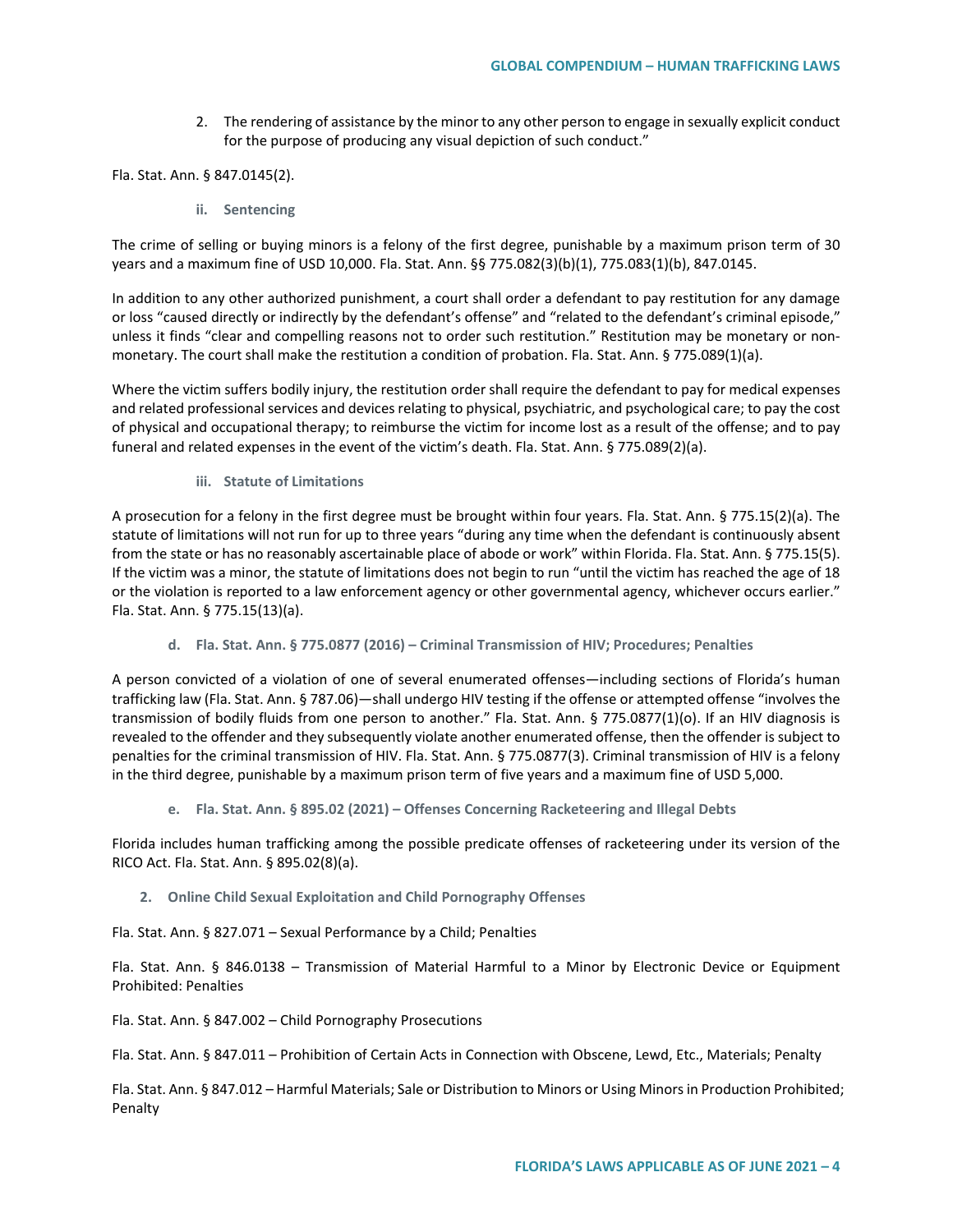Fla. Stat. Ann. § 847.0135 – Computer Pornography; Prohibited Computer Usage; Traveling to Meet Minor; Penalties

Fla. Stat. Ann. § 847.01357 – Exploited Children's Civil Remedy

Fla. Stat. Ann. § 847.0137 – Transmission of Pornography by Electronic Device or Equipment Prohibited; Penalties

Fla. Stat. Ann. § 847.0139 – Immunity from Civil Liability for Reporting Child Pornography, Transmission of Child Pornography, or Any Image, Information, or Data Harmful to Minors to a Minor in this State

Fla. Stat. Ann. § 847.0141 – Sexting; Prohibited Acts; Penalties

**3. Fla. Stat. Ann. § 775.21 (2021) – Florida Sexual Predators Act; Registration Requirement**

A person convicted of the crime of human trafficking or a crime involving the commercial sexual exploitation of children or any attempt thereof shall be deemed a "sexual predator" and is subject to registration requirements. Fla. Stat. Ann. § 775.21(4)(a).

#### **B. Civil Liability Statutes**

- **1. Fla. Stat. Ann. § 772.104 (2006) – Civil Lawsuit** 
	- **a. Summary**

Any person who proves by clear and convincing evidence that they were injured by a violation of Section 772.103 involving sex or human trafficking can bring a civil lawsuit. Fla. Stat. Ann. § 772.104(2). Section 772.103 makes it unlawful for any person:

- (1) Who has with criminal intent received any proceeds derived, directly or indirectly, from a pattern of criminal activity or through the collection of an unlawful debt to use or invest, whether directly or indirectly, any part of such proceeds, or the proceeds derived from the investment or use thereof, in the acquisition of any title to, or any right, interest, or equity in, real property or in the establishment or operation of any enterprise.
- (2) Through a pattern of criminal activity or through the collection of an unlawful debt, to acquire or maintain, directly or indirectly, any interest in or control of any enterprise or real property.
- (3) Employed by, or associated with, any enterprise to conduct or participate, directly or indirectly, in such enterprise through a pattern of criminal activity or the collection of an unlawful debt.
- (4) To conspire or endeavor to violate any of the provisions of subsection (1), subsection (2), or subsection (3).

Fla. Stat. Ann. § 772.103.

**b. Damages and Other Relief**

A victim of human or sex trafficking shall have a claim for threefold the actual damages sustained and, in that lawsuit, is entitled to minimum damages of USD 200 and reasonable attorney's fees and court costs in the trial and appellate courts. As an alternative, any person who proves by clear and convincing evidence that they were injured by reason of any violation of the provisions of section 772.103 [prohibited activities related to use of the proceeds of criminal activities] or human trafficking shall have a claim for threefold the amount gained from sex trafficking or human trafficking and in any such lawsuit is entitled to minimum damages of USD 200 and reasonable attorney's fees and court costs in the trial and appellate courts. Fla. Stat. Ann. § 772.104(1), (2).

Punitive damages are not permitted under this section. Fla. Stat. Ann. § 772.104(3).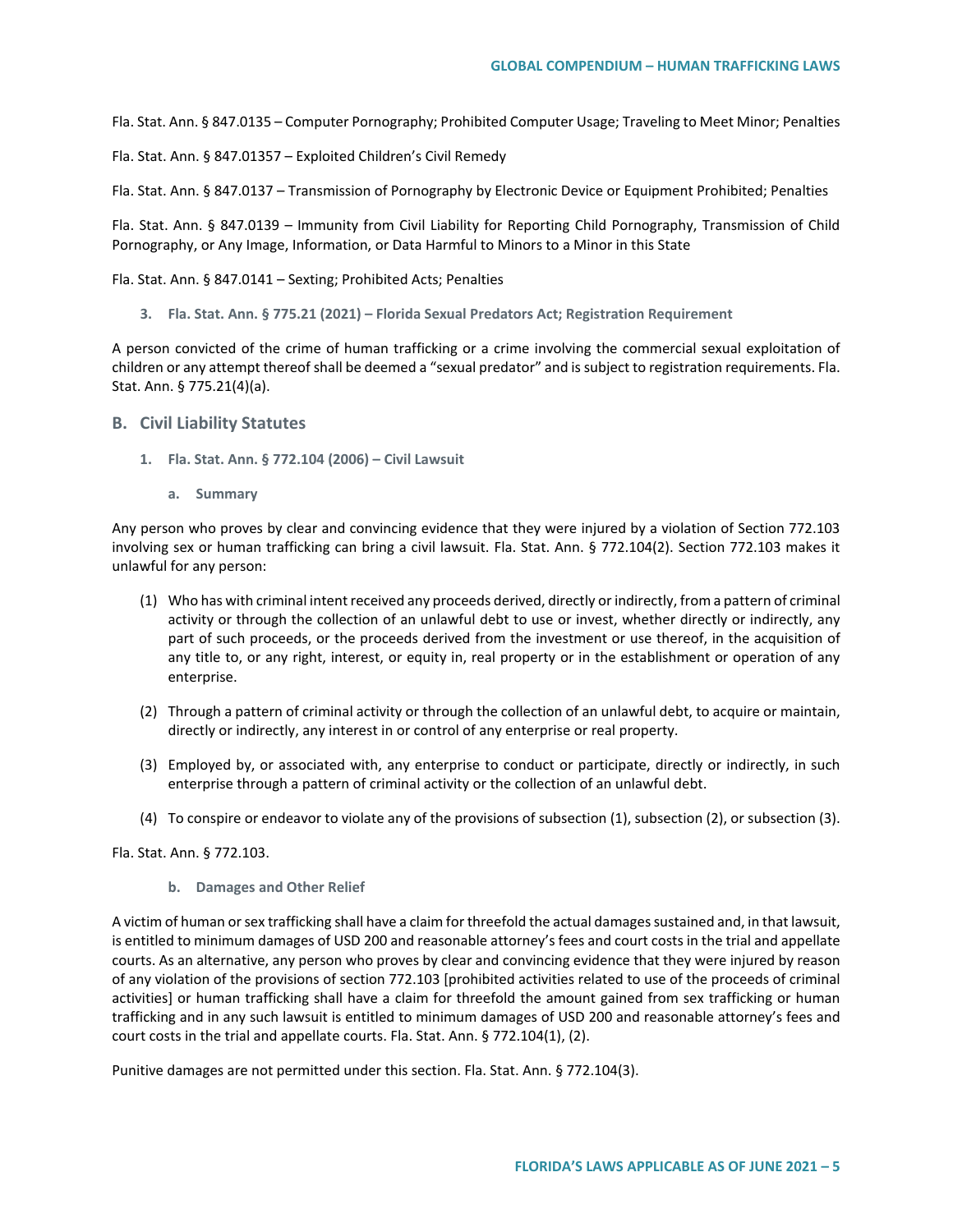# **c. Statute of Limitations**

A civil lawsuit for human trafficking based on Section 772.104 must be brought within five years "after the conduct in violation of a provision of this act terminates or the cause of action accrues." Fla. Stat. Ann. § 772.17.

If the state or the federal government brings a criminal prosecution or civil lawsuit because of such conduct, the statute of limitations is suspended for the pendency of the proceeding and for two years after the proceeding concludes. Fla. Stat. Ann. § 772.17.

- **2. Fla. Stat. Ann. § 847.01357 (2008) – Exploited Children's Civil Remedy**
	- **a. Summary**

Any person who, while under the age of 18, was a victim of a sexual abuse crime, "where any portion of such abuse was used in the production of child pornography," may bring a civil lawsuit against the "producer, promoter, or possessor of such images or movies" if the victim suffers "personal or psychological injury" as a result of the "production, promotion or possession of such images or movies." Fla. Stat. Ann. § 847.01357(1). A sexual abuse crime includes those crimes listed in chapter 794 (sexual battery), chapter 800 (lewdness and indecent exposure), chapter 827 (abuse of children), and chapter 847 (obscenity). Fla. Stat. Ann. § 847.01357(1).

Florida's Office of Attorney General may pursue damages on the victim's behalf at the victim's request and subject to agency approval. Fla. Stat. Ann. § 847.01357(5).

A defendant may not assert as a defense that they "did not know the victim or commit the abuse depicted in any image of child pornography." Fla. Stat. Ann. § 847.01357(4).

A victim who brings a lawsuit in good faith can be provided with a pseudonym upon their request to be used in all legal pleadings. Fla. Stat. Ann. § 847.01357(3).

**b. Damages and Other Relief**

A victim may recover actual damages and reasonable attorney's fees, and any victim who is awarded damages shall be deemed to have sustained damages of at least USD 150,000. Fla. Stat. Ann. § 847.01357(1).

**c. Statute of Limitations** 

A civil lawsuit under Section 847.01357 must be brought within three years of "the conclusion of a related criminal case" or notification to the victim from a law enforcement agency that the pornographic images have been "creat[ed], possess[ed], or promot[ed]"—whichever is later. If the victim is a minor, then the lawsuit must be brought within three years after the victim turns 18 years old. Fla. Stat. Ann. § 847.01357(2)(a)–(c).

# **C. Additional Statutes Specific to Human Trafficking**

# **1. Fla. Stat. Ann. § 16.555 (2019) – Crime Stoppers Trust Fund**

This provision requires Florida's Attorney General to establish a trust fund for grant administration to the Florida Association of Crime Stoppers. Recipients may use the grants to fund rewards for the recovery of human trafficking victims of a missing person connected to criminal activity.

# **2. Fla. Stat. Ann. § 16.617 (2017) – Statewide Council on Human Trafficking**

Florida created a Statewide Council on Human Trafficking within Florida's Department of Legal Affairs, tasked with enhancing the development and coordination of state and local law enforcement and social services responses to fight commercial exploitation as a form of human trafficking and to support victims.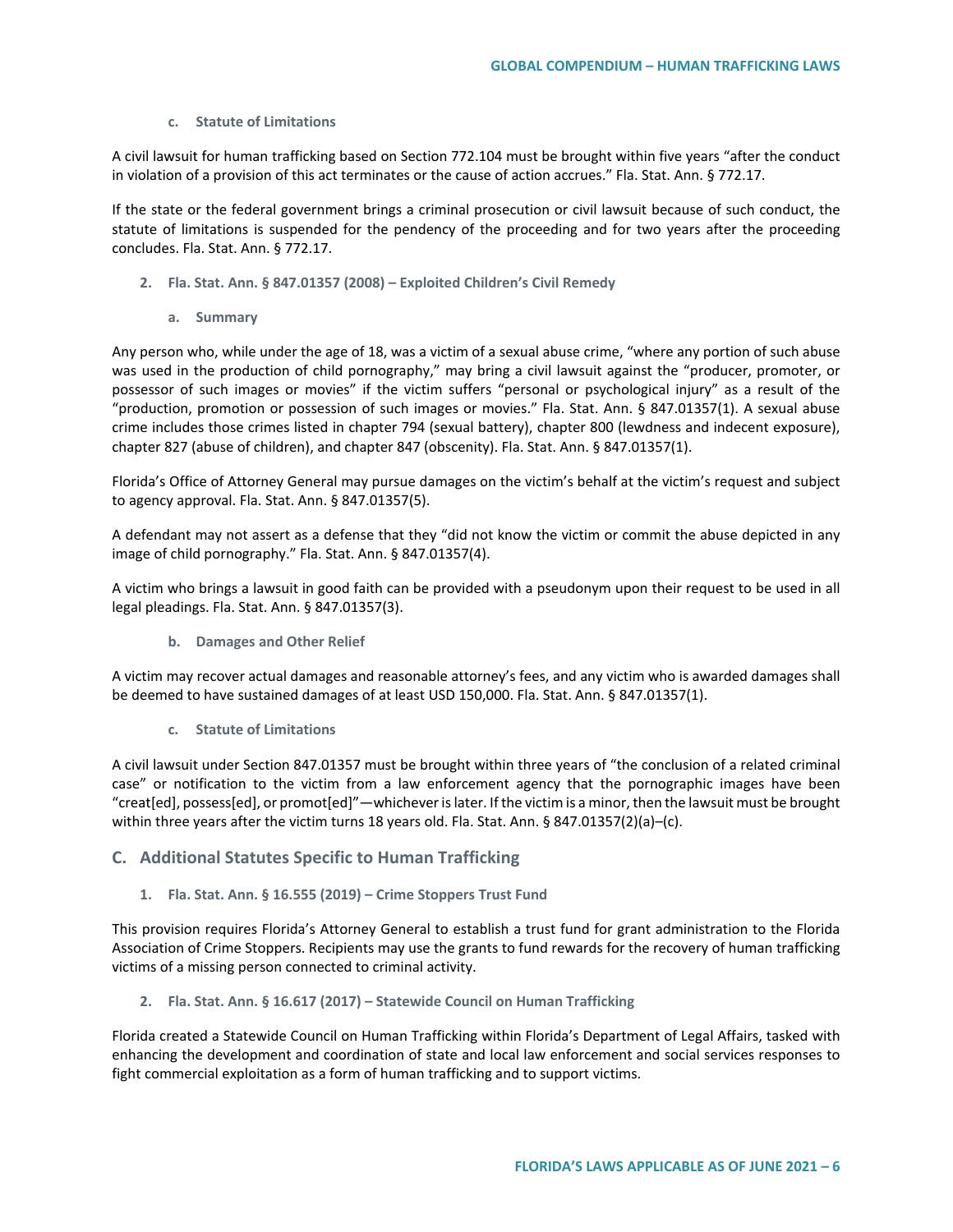**3. Fla. Stat. Ann. § 39.01 (2021) – Proceedings Relating to Children; Child Protection Statutes**

Florida's child protection statutes define "sexual abuse of a child" to include sexual exploitation of a child, which includes allowing, encouraging, or forcing a child to participate in the trade of human trafficking.

**4. Fla. Stat. Ann. § 92.56 (2014) – Judicial Proceedings and Court Records Involving Sexual Offenses and Human Trafficking**

The state may use a pseudonym instead of the victim's name to designate the victim of a crime of human trafficking, sexual battery, lewdness, child abuse, aggravated child abuse, or sexual performance by a child, or any crime involving the production, possession, or promotion of child pornography, in all records of civil and criminal court proceedings. Subject to narrow exceptions, the identity of a human trafficking victim is generally exempt from disclosure. The defendant charged with a crime may ask the trial court for an order of disclosure to prepare the defense but may not disclose the victim's identity to any person other than their attorney.

**5. Fla. Stat. Ann. § 402.87 (2014) – Services to Immigrant Survivors of Human Trafficking, Domestic Violence, and Other Serious Crimes**

Florida's Department of Children and Families shall provide "immigrant survivors of human trafficking, domestic violence, and other serious crimes" with services, including medical care, mental health care, and basic assistance, to help them secure housing, food, and support services while the immigrant survivors are awaiting a visa from the U.S. Department of Homeland Security or certification from the U.S. Department of Health and Human Services.

**6. Fla. Stat. Ann. § 448.110 (2012) – Florida Minimum Wage Act**

To recover unpaid wages in a civil lawsuit, an employee must first provide a noncompliant employer with written notice of the employee's intent to sue and basic information about the employee's claim including "the minimum wage to which the person aggrieved claims entitlement, the actual or estimated work dates and hours for which payment is sought, and the total amount of alleged unpaid wages through the date of the notice." An employee may file a civil lawsuit if the employer fails to respond to the notice within 15 days and pay the total amount of unpaid wages or otherwise resolve the claims to the satisfaction of the aggrieved person. An employee may recover the amount of wages owed, plus liquidated damages in an amount equal to the wages owed, reasonable attorney's fees and costs. An employer may also be subject to additional civil penalties in an action by the Attorney General to enforce this section. Prevailing employees may also be entitled to legal and equitable relief to remedy the violation, including reinstatement in employment and injunctive relief, but shall not include punitive damages. A lawsuit to recover wages, overtime, damages, or penalties concerning payment of wages and overtime shall be brought within two years.

**7. Fla. Stat. Ann. § 456.0341 (2019) – Health Professionals and Occupations; Requirements for Instruction on Human Trafficking**

Certain licensed or certified health professionals and occupations must complete a board or department approved continuing education course on human trafficking, how to report cases of human trafficking, and resources available for victims. By January 1, 2021, a notice shall be placed in the workplace with the national human trafficking hotline phone number.

**8. Fla. Stat. Ann. § 480.043 (2021) – Massage Establishments; Licensure; Human Trafficking Awareness Training and Policies**

Florida requires that its Department of Business and Professional Regulation deny applications for business licenses to massage establishments if the owners, operators, managers, or individuals involved in the business have been convicted of human trafficking, among other crimes.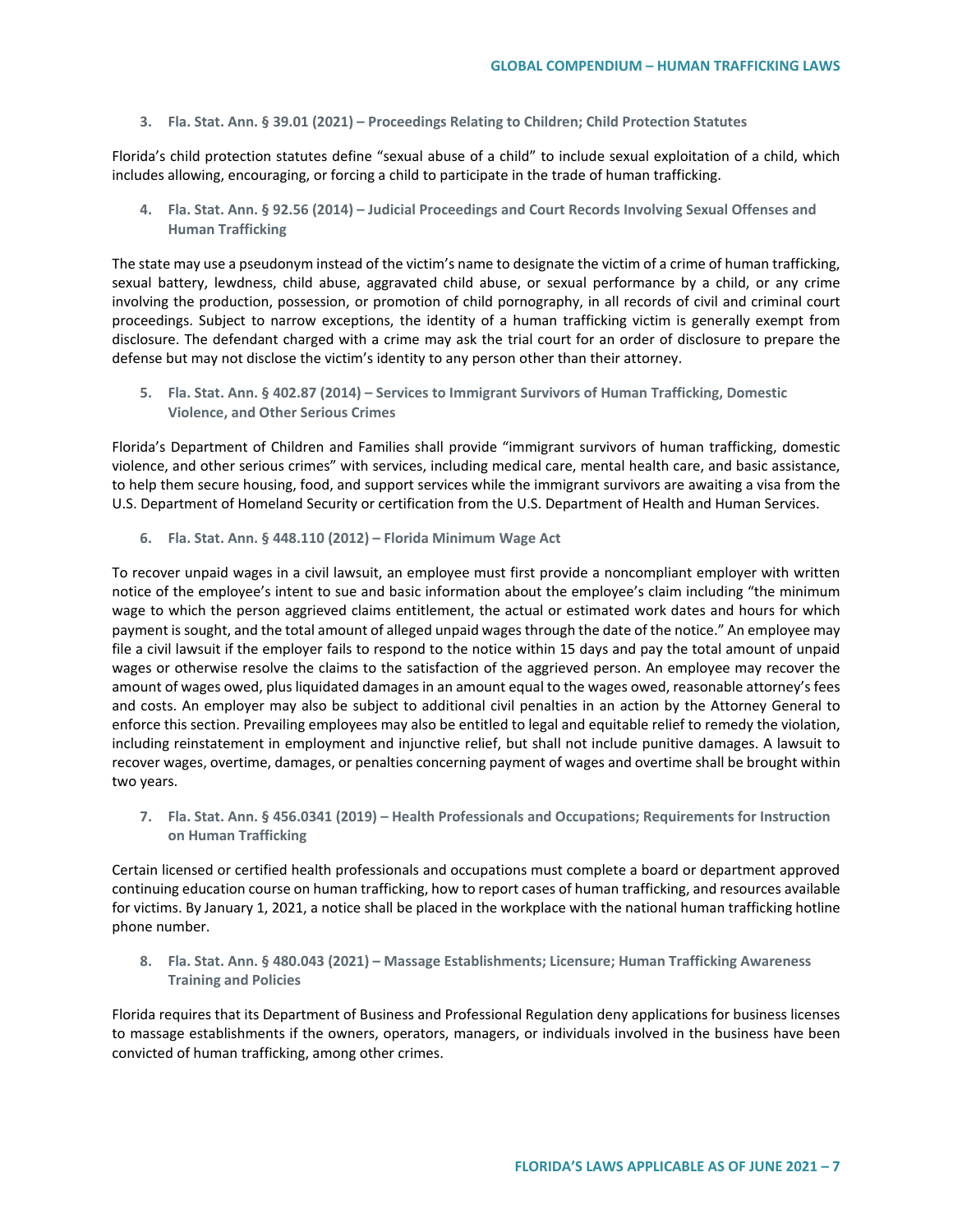**9. Fla. Stat. Ann. § 509.096 (2020) – Human Trafficking Awareness Training and Policies for Employees of Public Lodging Establishments**

Public lodging establishments must provide annual human-trafficking awareness training to housekeeping and frontdesk employees within 60 days after the start of employment. These establishments also must post human trafficking public awareness signs within the establishment and implement a procedure for reporting suspected human trafficking to the National Human Trafficking Hotline or the local law enforcement agency.

**10. Fla. Stat. Ann. § 787.06(5)–(6) (2016) – Prosecutor and Law Enforcement Human Trafficking Training**

Prosecutors and law enforcement officers must receive training on investigating, preventing, and prosecuting human trafficking offenses.

**11. Fla. Stat. Ann. § 787.29 (2016) – Human Trafficking Awareness Signs** 

Florida's Department of Transportation must display human trafficking awareness signs at transportation hubs, such as rest areas, rail stations, and other public places.

**12. Fla. Stat. Ann. § 794.022 (2016) – Rules of Evidence**

In a prosecution under section 787.06 (human trafficking), the victim's testimony does not need to be corroborated, and evidence of prior consensual sexual activity between the offender and the victim is generally inadmissible unless decided otherwise by a proceeding in camera (non-public). Fla. Stat. Ann. § 794.022(1), (2).

Reputation evidence relating to a victim's prior sexual conduct or evidence presented for the purpose of showing that the manner of dress of the victim at the time of the offense incited the sexual battery may not be admitted into evidence in a prosecution under Florida's human trafficking statutes. Fla. Stat. Ann. § 794.022(3).

When consent of the victim is a defense to a human trafficking prosecution, "evidence of the victim's mental incapacity or defect is admissible to prove that the consent was not intelligent, knowing, or voluntary; and the court shall instruct the jury accordingly." Fla. Stat. Ann. § 794.022(4).

"An offender's use of a prophylactic device, or a victim's request that an offender use a prophylactic device, is not, by itself, relevant to either the issue of whether or not the offense was committed or the issue of whether or not the victim consented." Fla. Stat. Ann. § 794.022(5).

**13. Fla. Stat. Ann. § 943.0583 (2021) – Human Trafficking Victim Expunction** 

A victim of human trafficking may petition to expunge the criminal history record for one or more offenses committed or reported to have been committed while they were a victim of human trafficking. Such a petition must be initiated with "due diligence" after the person "ceased being a victim of human trafficking or sought victim services, subject to reasonable safety concerns." Official documentation of the victim's status creates a presumption that their participation in the offense was the result of having been a human trafficking victim but is not required for granting a petition for expunction. A determination made without such official documentation must be made by a showing of clear and convincing evidence.

**14. Fla. Stat. Ann. § 943.17297 (2019) – Continuing Employment Training in Identifying and Investigating Human Trafficking**

Florida requires that "certified law enforcement officer[s]" complete four hours of training courses on identifying and investigating human trafficking within a year of beginning employment.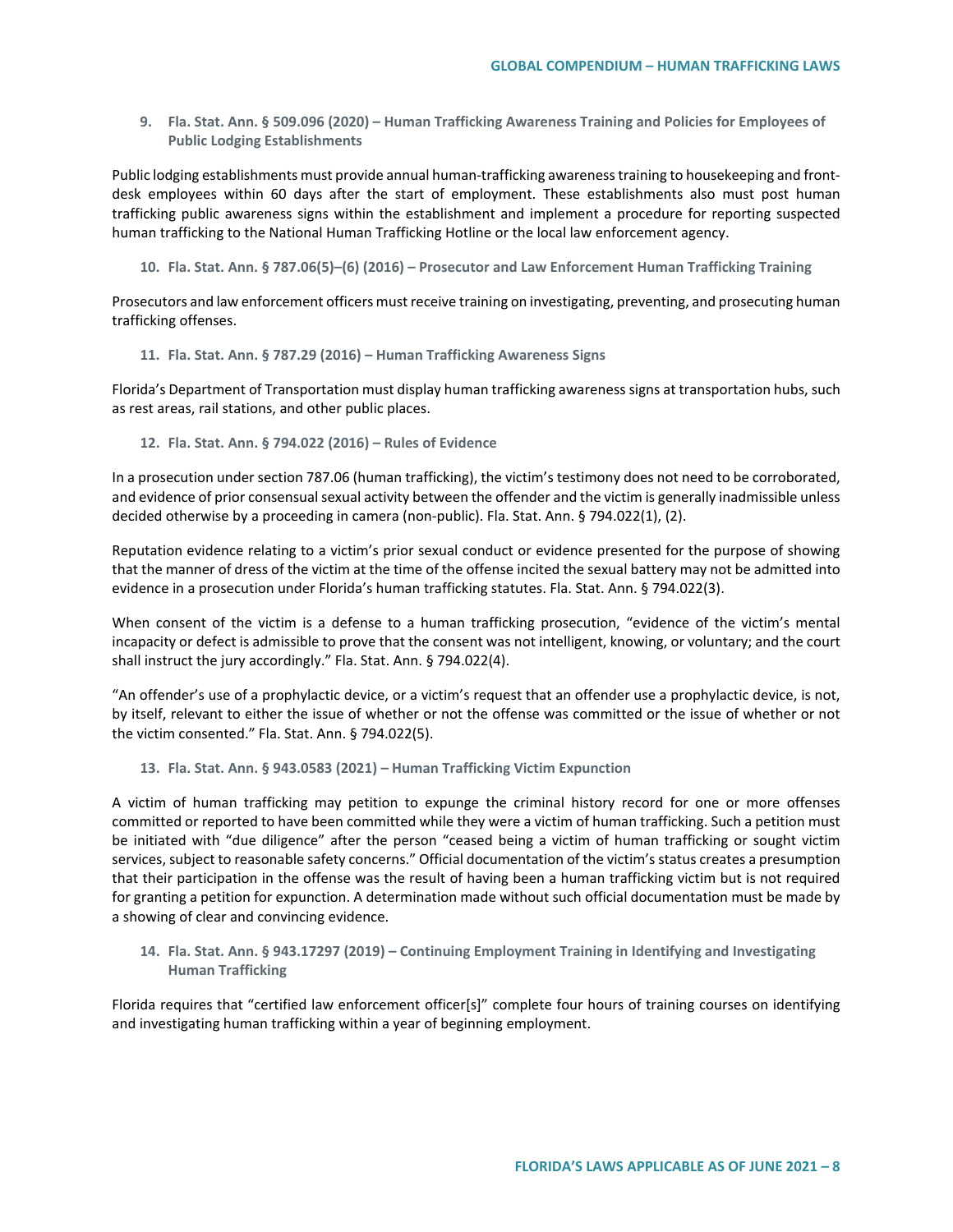**15. Fla. Stat. Ann. § 960.196 (2019) – Relocation Assistance for Victims of Human Trafficking**

Florida authorizes a one-time payment of up to USD 1,500—with a lifetime maximum payment of USD 3,000—for a victim of human trafficking who needs urgent assistance to escape from an unsafe environment directly related to the human trafficking offense.

**16. Fla. Stat. Ann. § 90.5037 (2021) – Human Trafficking Victim Advocate-Victim Privilege**

Under Florida law, "confidential" communications include communications between a human trafficking victim and a trained volunteer ["a person who volunteers with an anti-human trafficking organization and who complies with the training requirements"] or a human trafficking victim advocate ["an employee of an anti-human trafficking organization whose primary purpose is to provide advice, counseling, or services to human trafficking victims and who complies with the training requirements"]. Such communications can be disclosed only with the prior written consent of the human trafficking victim.

#### **D. Significant Cases**

*Poole v. State*, 284 So. 3d 604 (Fla. Dist. Ct. App. 2019)

The defendant was convicted of human trafficking involving commercial sexual activity and branding after meeting the victim on Backpage.com, an online marketplace for prostitution. On appeal, the defendant principally argued that the trial court erred by allowing a Special Agent with Florida's Department of Law Enforcement to provide expert testimony on "sex worker subculture and human trafficking," including the "relationships between pimps and their sex workers."

The appellate court rejected the defendant's argument, holding that the testimony allowed the jury "to better assess [the victim's] credibility" and "better understand critical issues in the case that might have confused jurors unfamiliar with the patterns and penchants of sex workers."

# **E. Academic Research/Papers**

Aaron Ball, Note, *The Battle Against Human Trafficking: Florida's New Expungement Law Is a Step in the Right Direction*, 38 NOVA L. REV. 120 (2013).

Adam S. Butkus, Note, *Ending Modern-Day Slavery in Florida: Strengthening Florida's Legislation in Combating Human Trafficking*, 37 STETSON L. REV. 297 (2007).

Janelle Zabresky, Note, *Creating a Safe Harbor for Florida's Children: An Overview of Florida's Legislative Evolution in Domestic Minor Sex Trafficking*, 40 FLA. ST. U. L. REV. 415 (2013).

Joan A. Reid, et al., *Human Trafficking of Minors and Childhood Adversity in Florida*, 107 Am. J. Pub. Health 306 (Feb. 2017).

Madelyn Diaz, et al., *Demanding Reduction: A County-level Analysis Examining Structural Determinants of Human Trafficking Arrests in Florida*, Crime & Delinq. (Oct. 2020).

# **F. Resources**

National Human Trafficking Hotline (Florida): <https://humantraffickinghotline.org/state/florida>

Florida Department of Children and Families, *Human Trafficking*: <https://www.myflfamilies.com/service-programs/human-trafficking/>